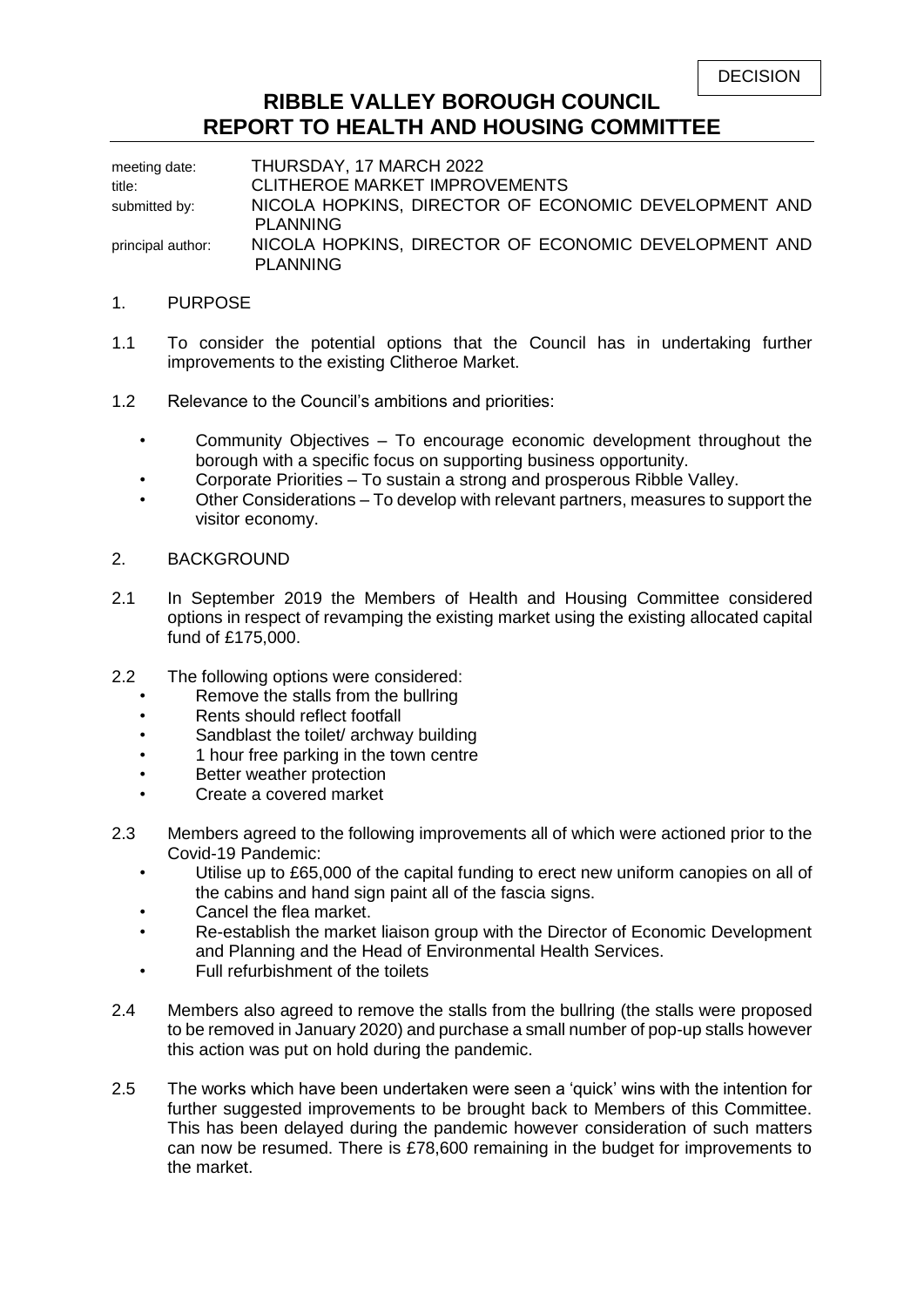- 3. ISSUES
- 3.1 Members will note that when the suggested improvements were reported to Committee in September 2019 the following constraints were associated with outdoor markets and in particular Clitheroe Market:
- 3.1.1 The attractiveness of out-of-town retail in respect of convenience and free parking.
- 3.1.2 The convenience of the one stop shop solution i.e., supermarkets.
- 3.1.3 The diminishing number of market traders.
- 3.1.4 The site is overlooked by domestic residential properties and this needs to be acknowledged in any form of development or renovation that is undertaken.
- 3.2 The pandemic has seen a change in customer choices with outdoor markets, in particular Clitheroe market, seeing an increase in footfall and customer spend during the pandemic. Whilst prior to the pandemic most of the stalls within the bullring were not used the reverse occurred during the pandemic with many of the stalls utilised by both the cabin holders extending their products onto this space and casual traders regularly attending the market. It is now an opportune time to respond to this change in customer behaviours.
- 3.3 Whilst regular face to face meetings with the traders were set up in 2019 during the pandemic these could not occur due to an inability to meet safely. The last meeting prior pandemic was held on 21<sup>st</sup> January 2020. As lock down measures eased the market trader's meetings were resumed with a meeting on  $9<sup>th</sup>$  November 2021. This meeting was attended by 10 traders, although none of the casual traders attended, and the following matters were discussed:
	- Proposals for Christmas
	- Free Parking during the run up to Christmas
	- Social media
	- General maintenance works including the poor state of the surface materials and the bull ring
	- Boarding for the bull ring stalls
	- Lighting issues
	- Signage
- 3.4 Following the meeting a Christmas Tree and lights were purchased for the market. A formal event was arranged in which the both the Borough Mayor and Town Mayor switched on the lights. This was funded by the Welcome Back Fund. Temporary boarding has been erected at the rear of some of the bull ring stalls to assist with weather proofing.
- 3.5 The intention was to set the meeting dates for the traders, including the casual traders, in the diary for the next year however the Omicron variant delayed arranging these meetings until it was safer for numerous traders to meet in person again.
- 3.6 Following the easing of all measures a meeting was held with the traders on Tuesday 1<sup>st</sup> March. The minutes of the meeting including the actions which have occurred subsequently are contained at Appendix 1.

#### 4. WAY FORWARD

4.1 The Bullring area is seen as a key area for future improvements as this is the only action not completed following the resolution of Members in September 2019. The following suggestions are proposed: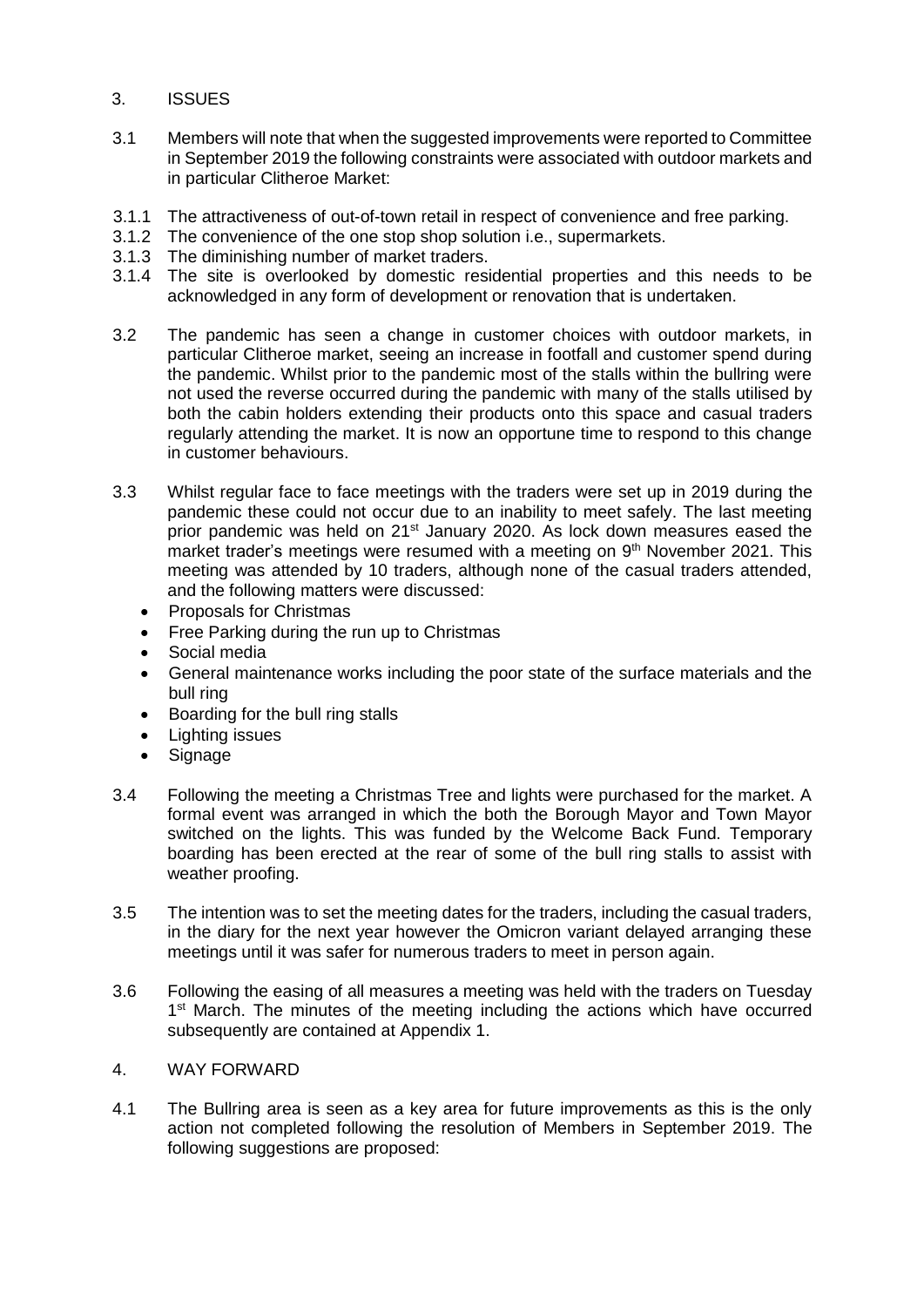#### *Bullring Area*

- 4.2 Whilst the existing stalls saw an increased amount of usage during the height of the pandemic, they still create a poor impression of the town's outdoor market particularly when viewed from Station Road and on non-market days.
- 4.3 Members agreed to remove all the bullring stalls in September 2019 however this approach has been reconsidered to accommodate traders who have regularly attended the market over the past two years. Rather than a blanket removal of all the stalls Members are asked to consider whether improving the visual appearance of several of the existing stalls is acceptable. The initial thought was to improve the appearance of several of the stalls parallel to the cabins and around part of the curve of the bullring (Appendix 2- edged blue) and remove the remaining (Appendix 2 highlighted red).
- 4.4 However, after the discussion with the traders it was identified that the middle stalls are the ones mainly used and act as a wind defence for the cabins. As such it is proposed to improve the appearance of the parallel stalls (Appendix 3- edged green), the central stalls (Appendix 3- edged blue) and removed the stalls on the bull ring curve (Appendix 3- highlighted red).
- 4.5 The initial option was to improve the stalls by utilising the existing metal framework and cladding it with timber boarding and replacement roofing to create an improved permanent visual appearance with weather proofed stalls (see attached picture-Appendix 4). However, on reflection the estimated cost of undertaking this work (the estimate in 2020 was £8000 for the triple stall (Appendix 3- edged green)) along with the necessary removal of stalls (approximately £4,500) and electrical installation (approximately £4350)) considering the central stalls will need to be reconfigured to enable them to be clad in timber and steel fabricators will need to alter the existing structures to enable doors to be inserted results in a costly exercise.
- 4.6 The other option would be to take down all the existing stalls, sell them for scrap metal and purchase new timber market cabins to be configured in the central part of the bull ring and the area parallel to the cabins (as this also acts as a wind break). Basically, replacing the identified stalls to be improved at para 4.4 with new cabins. If Members would like Officers to explore this idea several companies, who supply such cabins (examples detailed at Appendix 5), can be contacted to seek quotes and advise on the most suitable layout within our market. This would be reported to a subsequent Committee along with details of the costs of the electrical install requirements.
- 4.7 The casual traders who have regularly attended the market and the existing cabin holders would be approached to establish whether they would be interested in renting one of the improved/ new stalls on a more permanent basis (enter a more formal market tenancy arrangement) for a weekly fee. The current fees are attached at Appendix 6 and it is suggested that the fee for these improved stalls would be £40 a week.
- 4.8 Members should note that none of the stalls will be removed until after the food festival as these stalls will be used during the food festival so there is some time to consider the best option for these market improvements.
- 4.9 Opening up space within the bullring will provide space for more temporary events/ provide space for casual traders to bring their own stalls and utilise the space. This will enable full consideration of a suitable surface for the areas of the bullring, which has been identified as being in a poor state and open the space for seating areas to support the existing and future traders.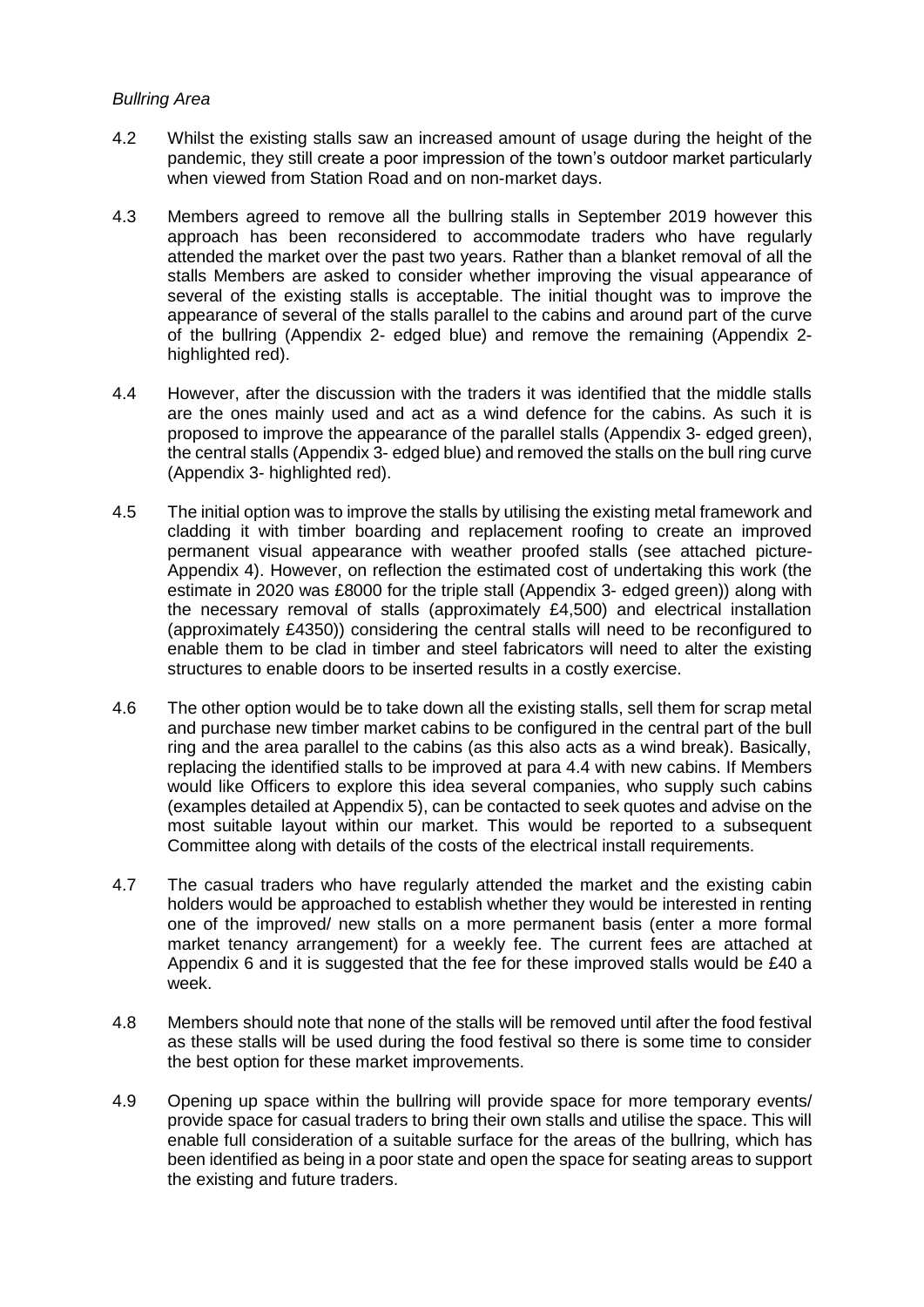#### *Welcome Back Fund*

4.10 As set out above part of this fund was used to support the Christmas Tree Light switch on event in the market. As we move out of Covid restrictions at the recent market traders meeting a promotional event utilising some of this funding was discussed. Four temporary market stalls have been purchased (like those shown in Appendix 7) and LCC have been contacted to establish whether these could be erected on Castle Street on Saturday 26<sup>th</sup> March for one day to promote Clitheroe Market. They would be erected on areas of wide pavement where they would not completely block the footpaths and be available for traders to promote what is sold at the market. Several traders have expressed an interest in participating in this event (a similar event would be run in Longridge on Thursday 24<sup>th</sup> March) and subject to LCC raising no issues with the stalls being erected on their highway this will enable a promotional event for the market. The retailers whose premises the stalls will be erected in front of/ adjacent to will be informed of this one-off event however the location should not block any access to shops.

#### *Bins*

4.11 Noting the comments on the poor state of the bin storage area is suggested that Officers investigate the creation of a secure bin store which will screen the bins and ensure they are retained for use by stall holders only. This will be subject to a suitable design be secured and provision for the bins to be collected. If Members are minded to support this suggestion this will be reported back to a future Committee.

#### *Market Liaison Group*

- 4.12 When this group was re-established it facilitated a forum for discussing ideas and issues and working together to move the market forward along with assisting in the traders 'buying-in' to improvements undertaken and future events which benefit their businesses. As noted, a meeting was held on  $1<sup>st</sup>$  March with the cabin stall holders and the casual traders were also invited. The above suggestions reflect discussions held during the meeting. Future meetings have been diarised.
- 5. FUTURE PLANS
- 5.1 Following the further improvements works set out above future areas of improvement will be considered and brought back to Members for a decision. At this stage this would be along the lines of:
	- 5.1.1 The erection of temporary/mobile 'pop-up' stalls on the Bullring dependent on demand/ future events. This would be demand led and enable the area to be as area of public open space the majority of the time but available for temporary markets/ events. It is noted however that traders who visit temporary/ one off market events typically bring their own stalls/ facilities as they travel between venues;
	- 5.1.2 Close liaison with the Tourism and Events Officer to attract coach parties to visit the town on a market day. This would therefore encourage a high amount of footfall and it could be linked into the continued use of the interchange area;
	- 5.1.3 Consider the creation of an area of public open space;
	- 5.1.4 Creation of a covered/ open seating area;
	- 5.1.5 Improve the surface of the Bull-ring area to enhance the visual appearance and facilitate future events;
	- 5.1.6 Undertake an assessment of the town centre signage to identify the most appropriate solution for directional signage to the market.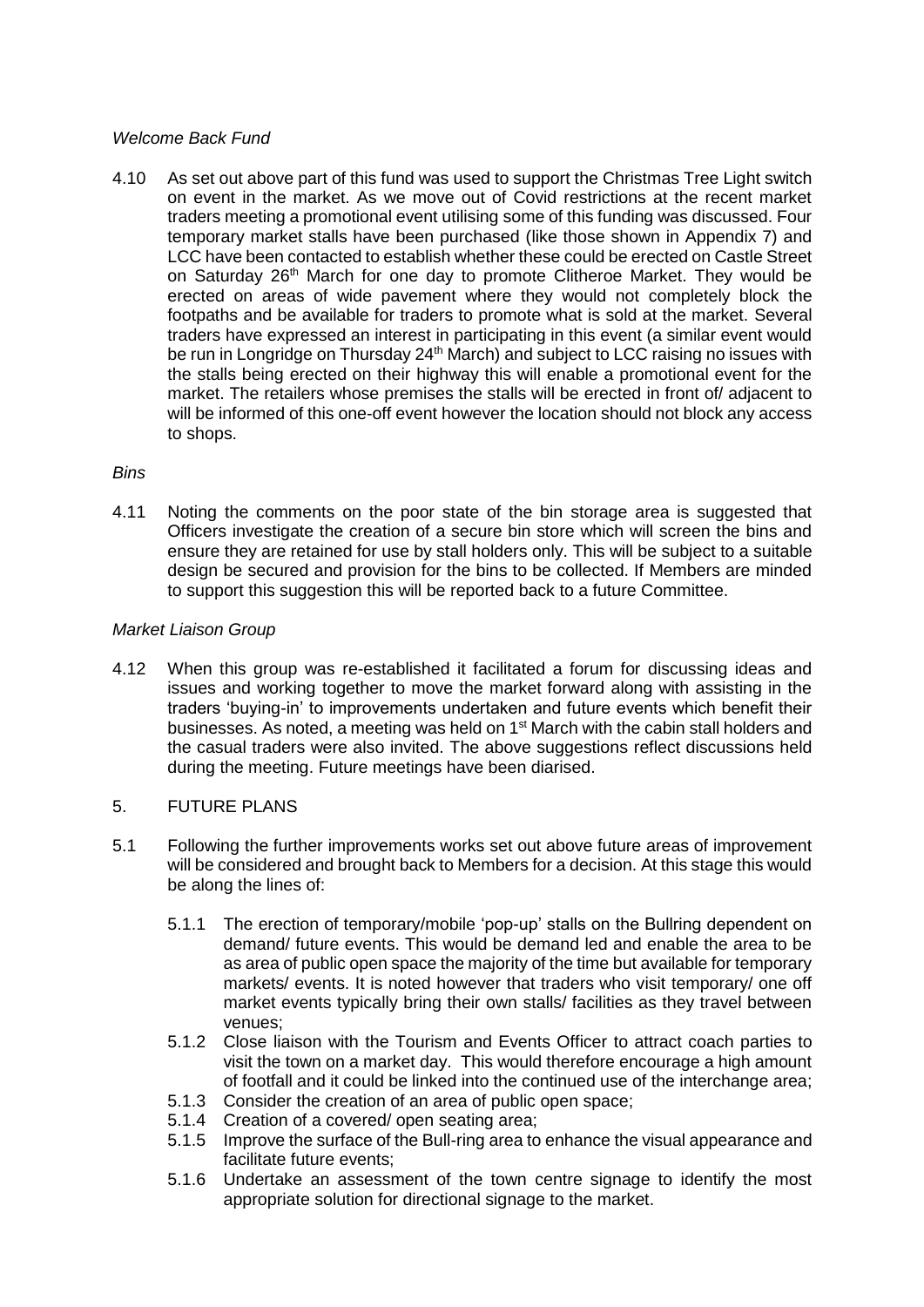5.1.7 Consider any suggestions for a cover to the market:

#### 6. RISK ASSESSMENT

- 6.1 The approval of this report may have the following implications:
	- Resources quotes will need to be sought for the works suggested. These will be reported by to Members noting the remaining budget for this work
	- Technical, Environmental and Legal None.
	- Political The Council is committed to investing in the market and its traders.
	- $\bullet$  Reputation None.
	- Equality & Diversity None.

#### 7. **RECOMMENDED THAT COMMITTEE**

- 7.1 Members are asked to confirm whether they agree to:
	- 7.1.1 Officers investigating the options of replacing the existing stalls with modern market cabins and to report the findings back to a subsequent Committee
	- 7.1.2 Officers consider options for improving the visual appearance of the bin storage area

 $-\frac{1}{2}$ 

NICOLA HOPKINS DIRECTOR OF ECONOMIC DEVELOPMENT & PLANNING

BACKGROUND PAPERS

(If any)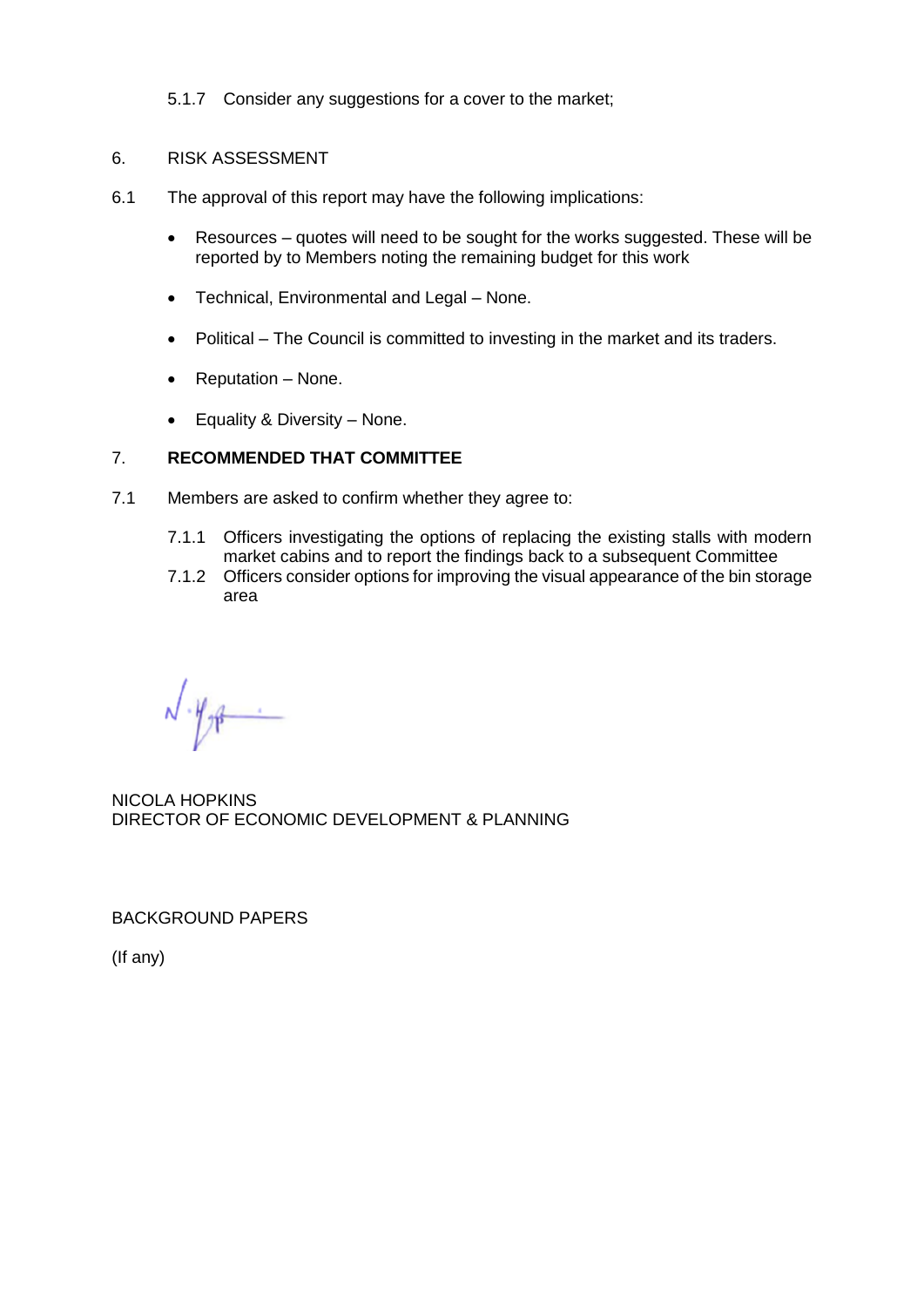#### **Appendix 1: Minutes of Market Traders Meeting 1st March 2022**

- If any improvements to the temporary stalls is undertaken this should be concentrated on the middle stalls which are currently utilised and act as a wind defence for the cabins
- There is interest from some of the traders to be involved in a pop-up market promotional event in March
- Signage is still an issue- need to discuss with highways as the signage is on their assets
- Concern over the existing canopies fixtures- passed over to the surveyors for the operational staff to check
- The desire is still to have a cover over the market but not be an indoor market- one trader has a suggestion for a scheme he saw in Spain which will be forwarded for consideration
- Concerns over some traders packing up early. The market regulations include the following stipulations:
	- $\circ$  Every stall must be open as a minimum between the hours of 9am 4pm and no vehicles shall be allowed to enter the trading area between those hours
	- $\circ$  The trader shall be the person licensed by the agreement with the Council and shall be required to attend the market personally to trade on each market day. In the event of illness or holidays and provided the agreement of the Market Superintendent is obtained, the trader may nominate a substitute. Absence of more than three weeks by the trader may result in termination of that licence.
- Concerns were raised about the state of the road near the police station which is an access to the market- this is unadopted however appears to need to some repair works
- The state of the bin storage area was raised along with concerns over bins not being emptied. The Council's Waste Management Officer has confirmed:
	- $\circ$  The bin situation has improved over the last few months
	- o Our refuse collectors occasionally empty the paper bins on a Monday when they are close to capacity, however Rishton Wastepaper Ltd empty the paper bins on a Wednesday.
	- $\circ$  Rishton empty 9 bins on a Wednesday and our collectors empty 7 general bins three times a week. This equates to 21 collections per week  $\omega$  £20.10/bin = £23,041.20 per year would be the charge if this was a trade business. The income from market revenue for refuse collection is significantly lower than this amount.
- The toilets have not been cleaned recently. This was due to staff shortages however the new cleaner has been cleaning the toilets. A concern over a slippy surface in the toilets has been passed to the surveyors.
- A question was raised as to whether the market car park could be closed slightly later the Thursday before the food festival. Last entry into the car park has to be 1pm on this day to enable the remaining vehicles to leave and for the marquee company to come in at approximately 3pm to start setting up the stalls. Any later would not allow enough time for the marquees to be set up.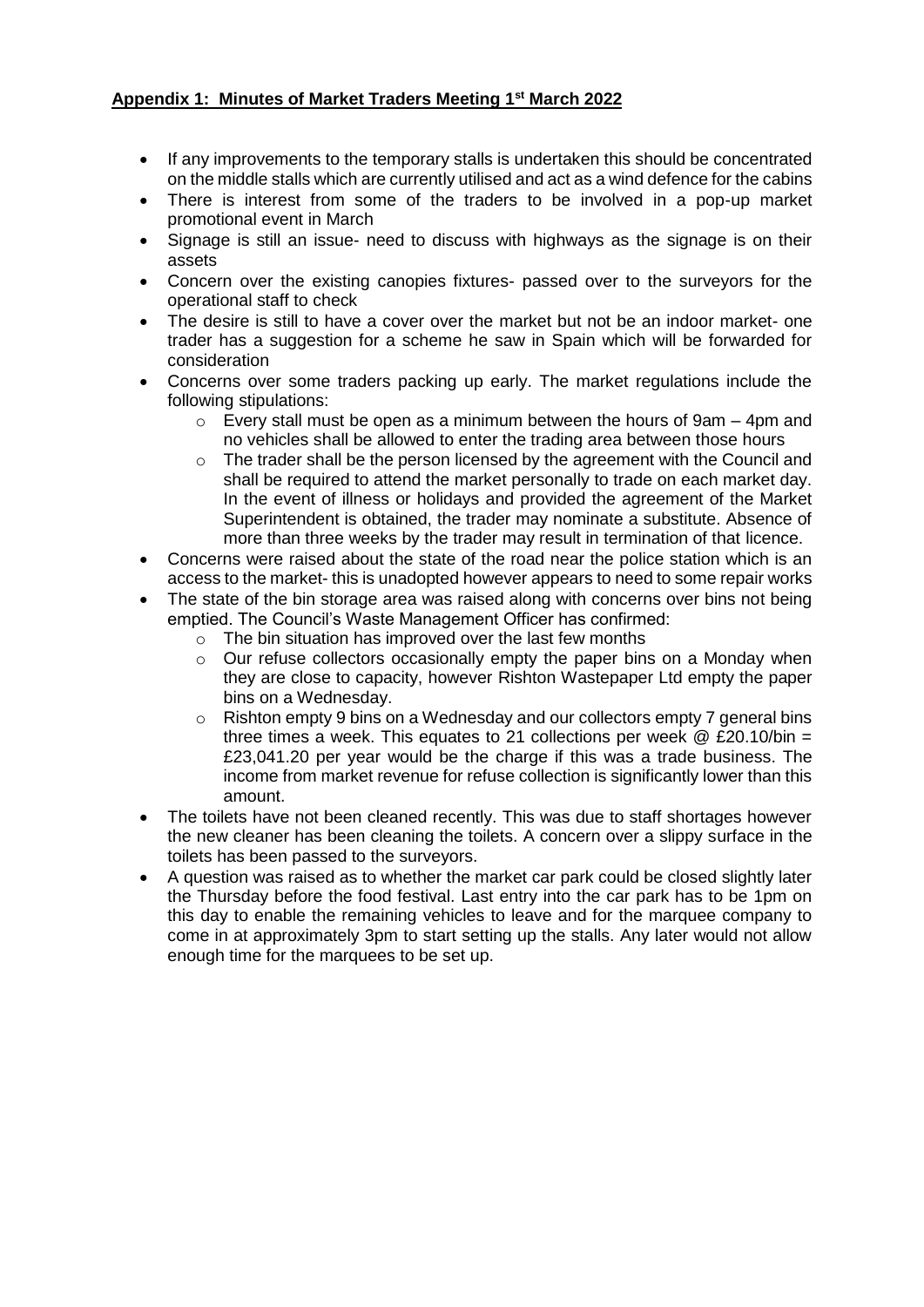## **Appendix 2: Initial suggested changes**

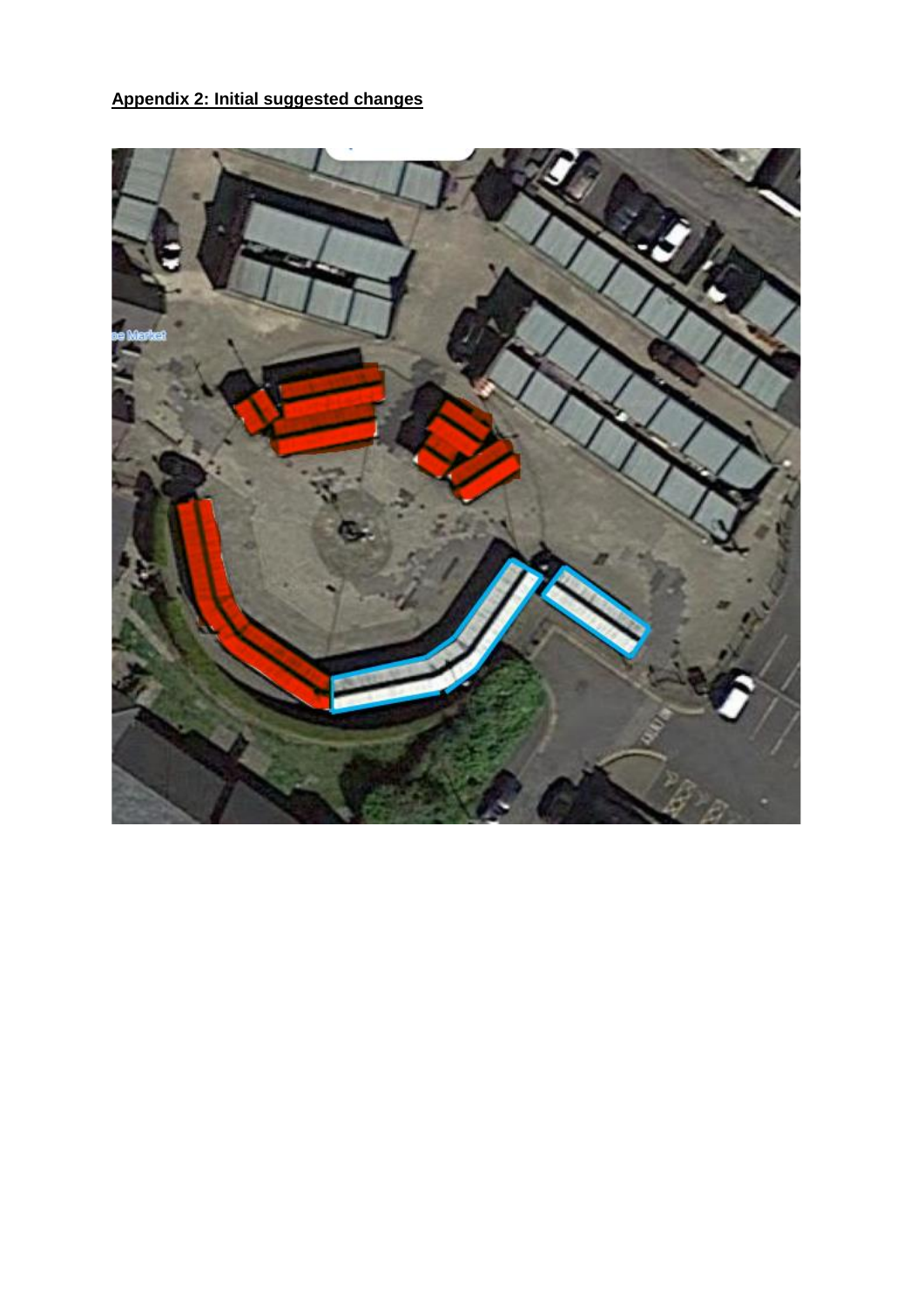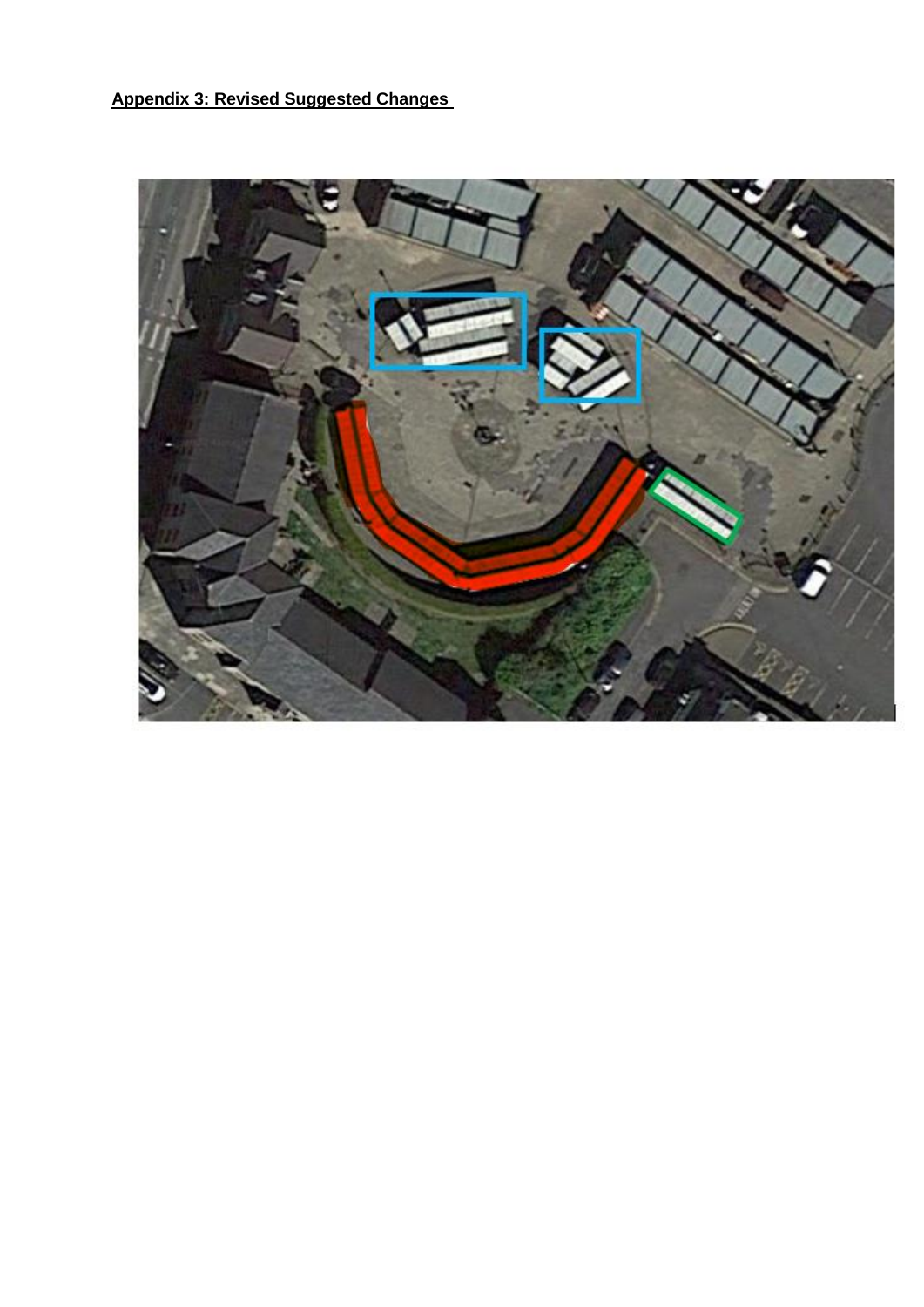### **Appendix 4: Example Visual Appearance**



## **Rear Elevation**



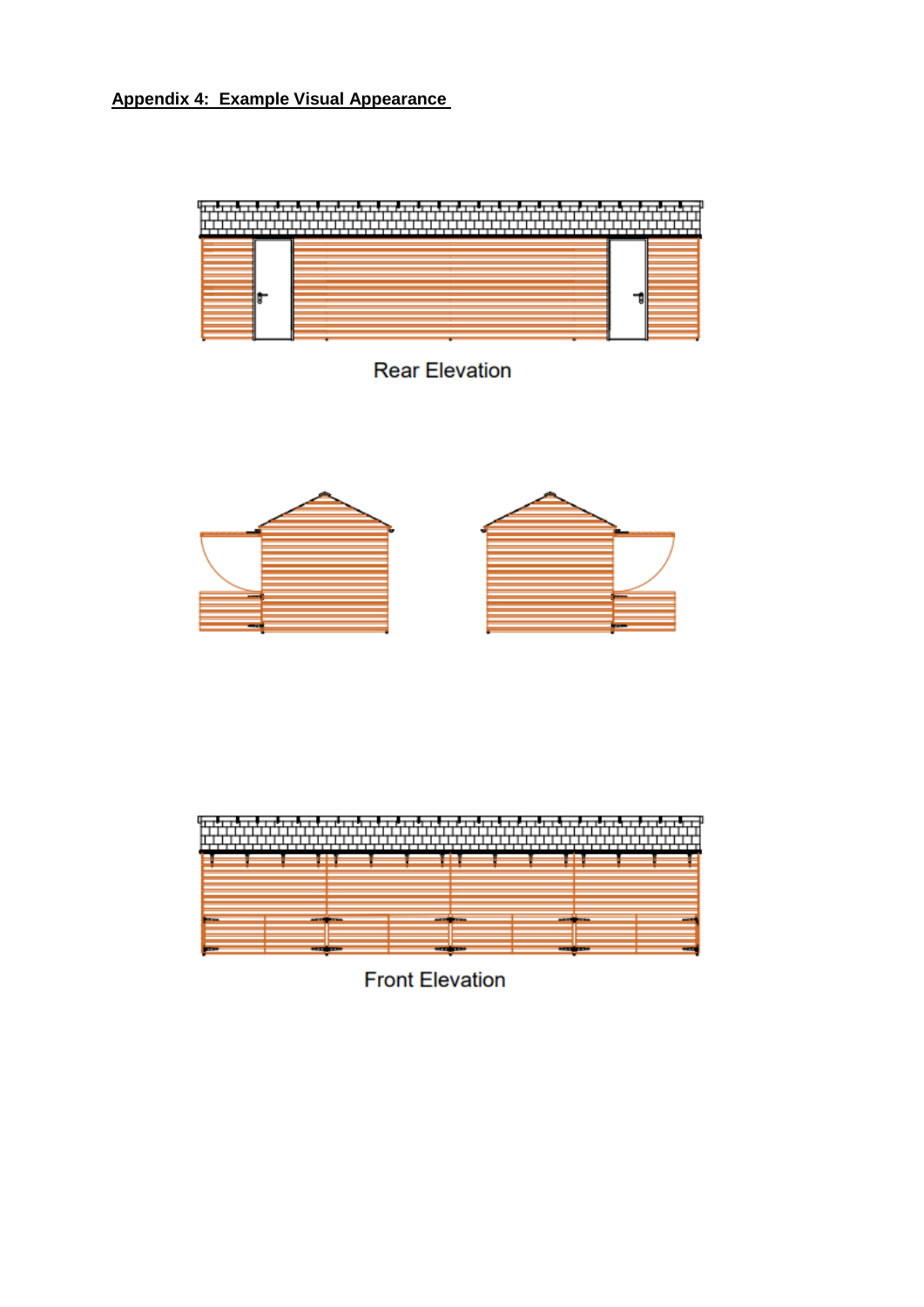## **Appendix 5: example modern market cabins**



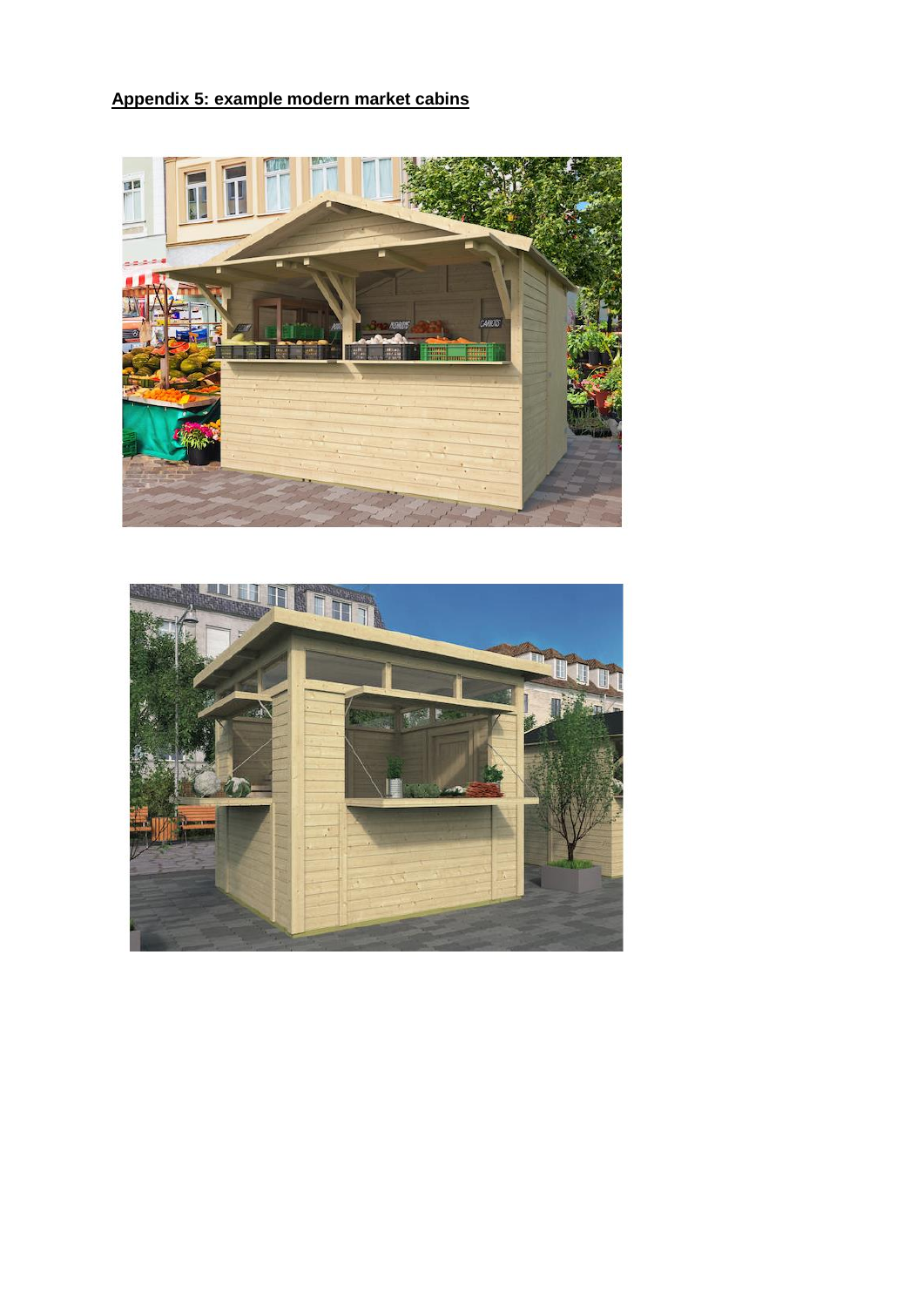### **Appendix 6: Rent comparison**

| <b>Clitheroe</b> | Rent per<br>week | <b>Skipton</b>           | Rent per<br>week | <b>Chorley</b>      | Rent<br>week | per |
|------------------|------------------|--------------------------|------------------|---------------------|--------------|-----|
| Cabin            | £59.40           | <b>Stall</b><br>(Casual) | £110             | Large gazebo   £150 |              |     |
| <b>Stall</b>     | £19.90<br>(max   | Stall<br>(regular)       | £90              | Small gazebo   £100 |              |     |